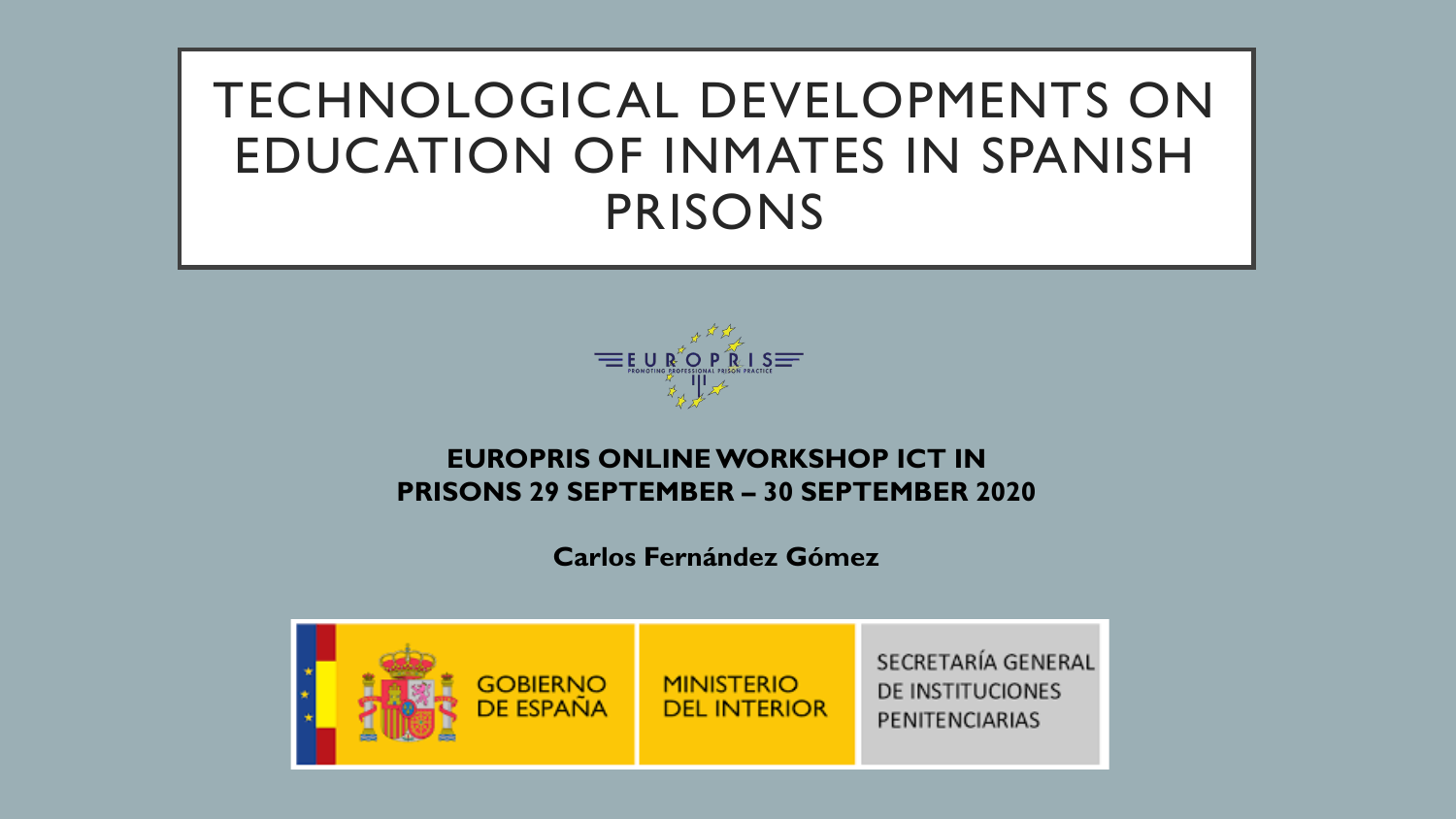### IMPORTANCE OF EDUCATION IN PRISON **EDUCATION**

Relevant part of the penitentiary treatment

Closely linked to intervention delivered by psychologists and rest of "treatment staff"

Existence of teachers and "education department"

Inmates with no reading or writing acquired

Foreign inmates with no domain of spanish

• Vulnerable groups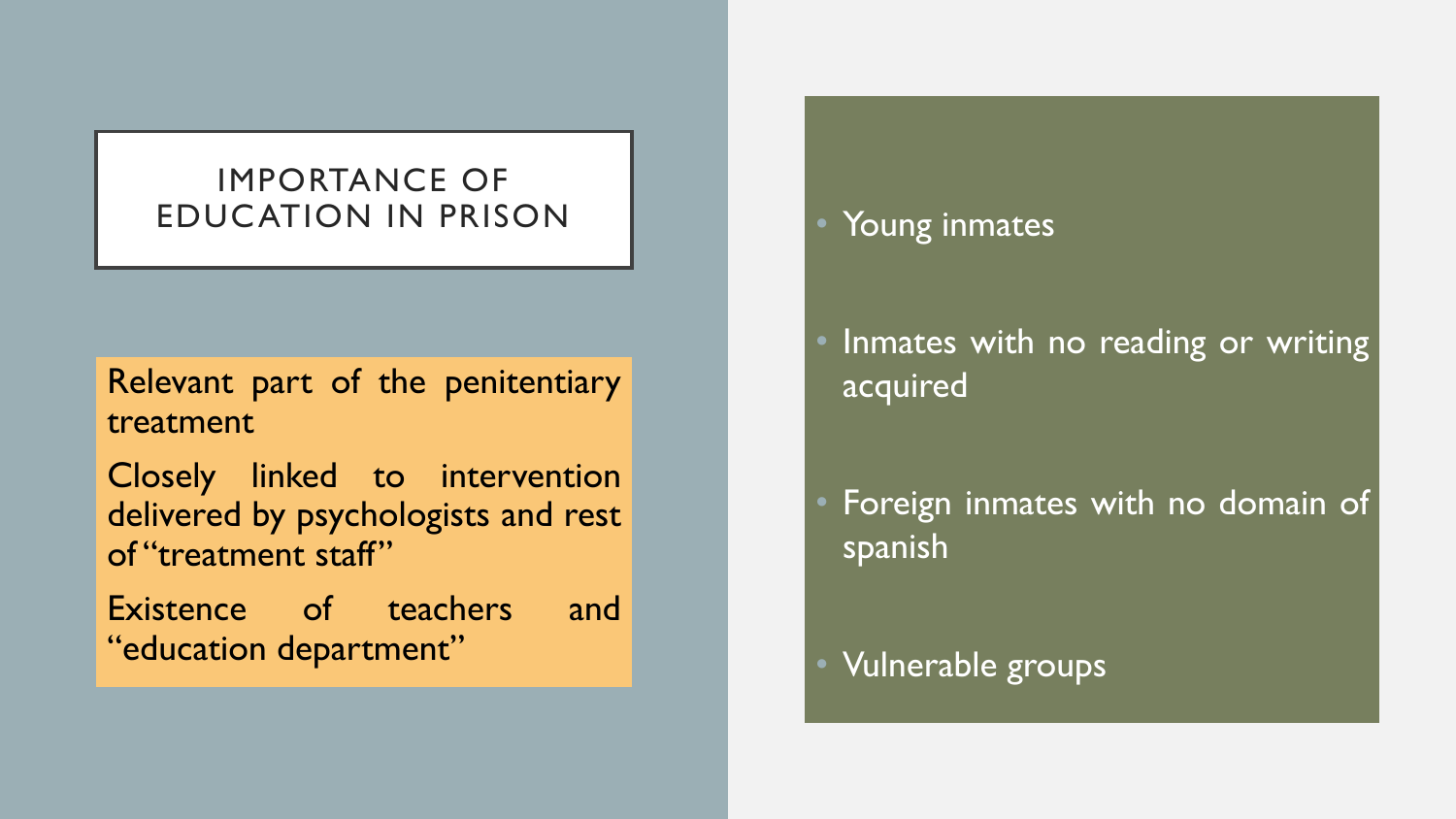### EDUCATION PROVIDED IN PRISON

#### FORMAL/OFFICIAL EDUCATION

- Literacy (priority).
- Secondary studies.
- High school studies (pre-university).
- University studies (National University of Distance Education)
- Spanish for foreign inmates.
- Foreign languages education.

#### OTHER STUDIES

- Mentor Classroom.
- Non oficial language courses.
- Preparation for University (preuniversity courses).
- Professional training courses.

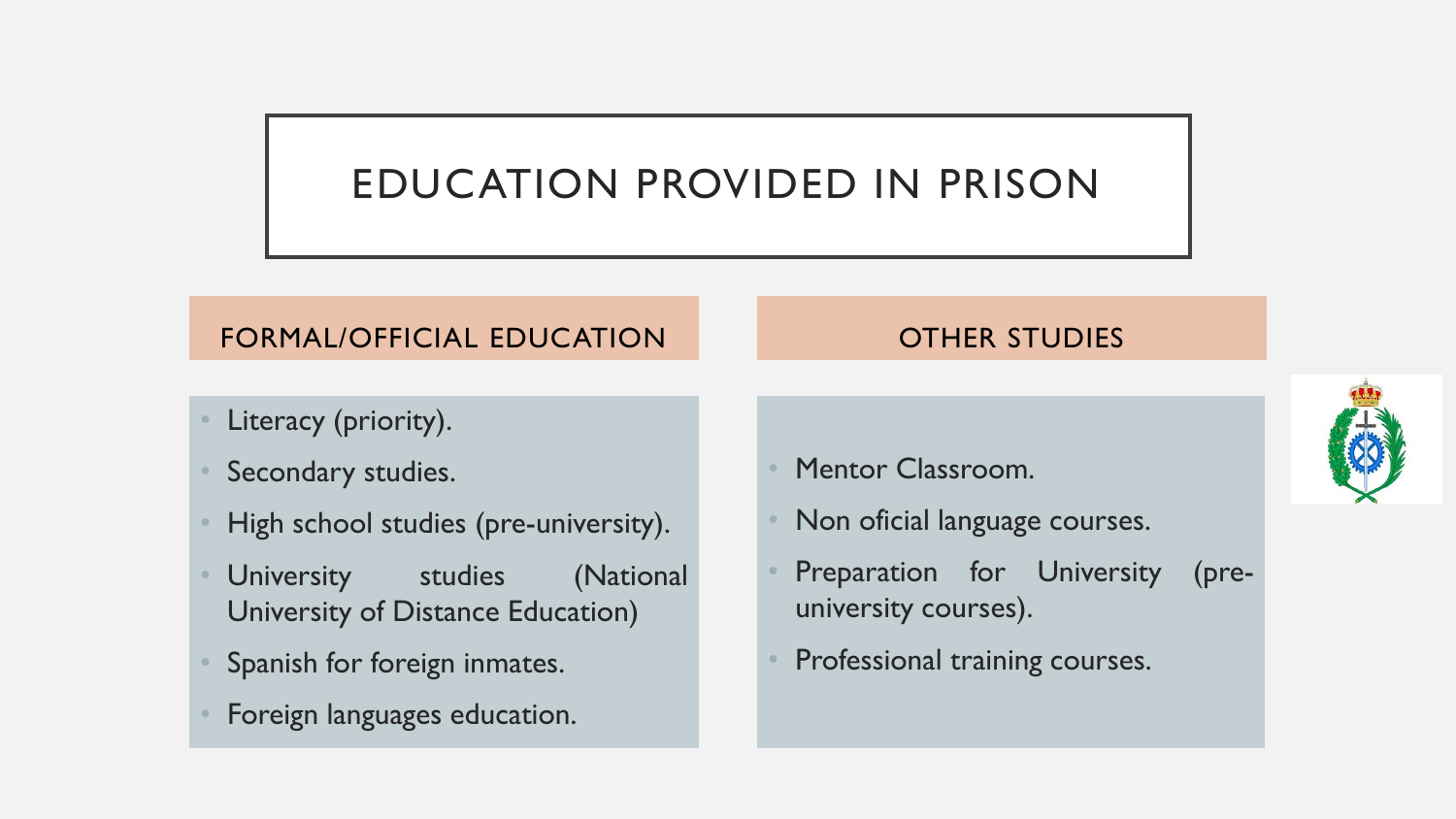### DIGITAL ADMINISTRATION

- Intended to replace traditional and usual working methods.
- Focused on the modernization of Public Administration.
- Aimed at citizens wherever they live in.
- It provides reliable services in which communication is more effective and possibilities are broadened.
- Prisons are components of Public Administration.
- They are considered a public service to society.
- Prisons are aimed at promoting reintegration into society.
- Education is a key element of the rehabilitation process.

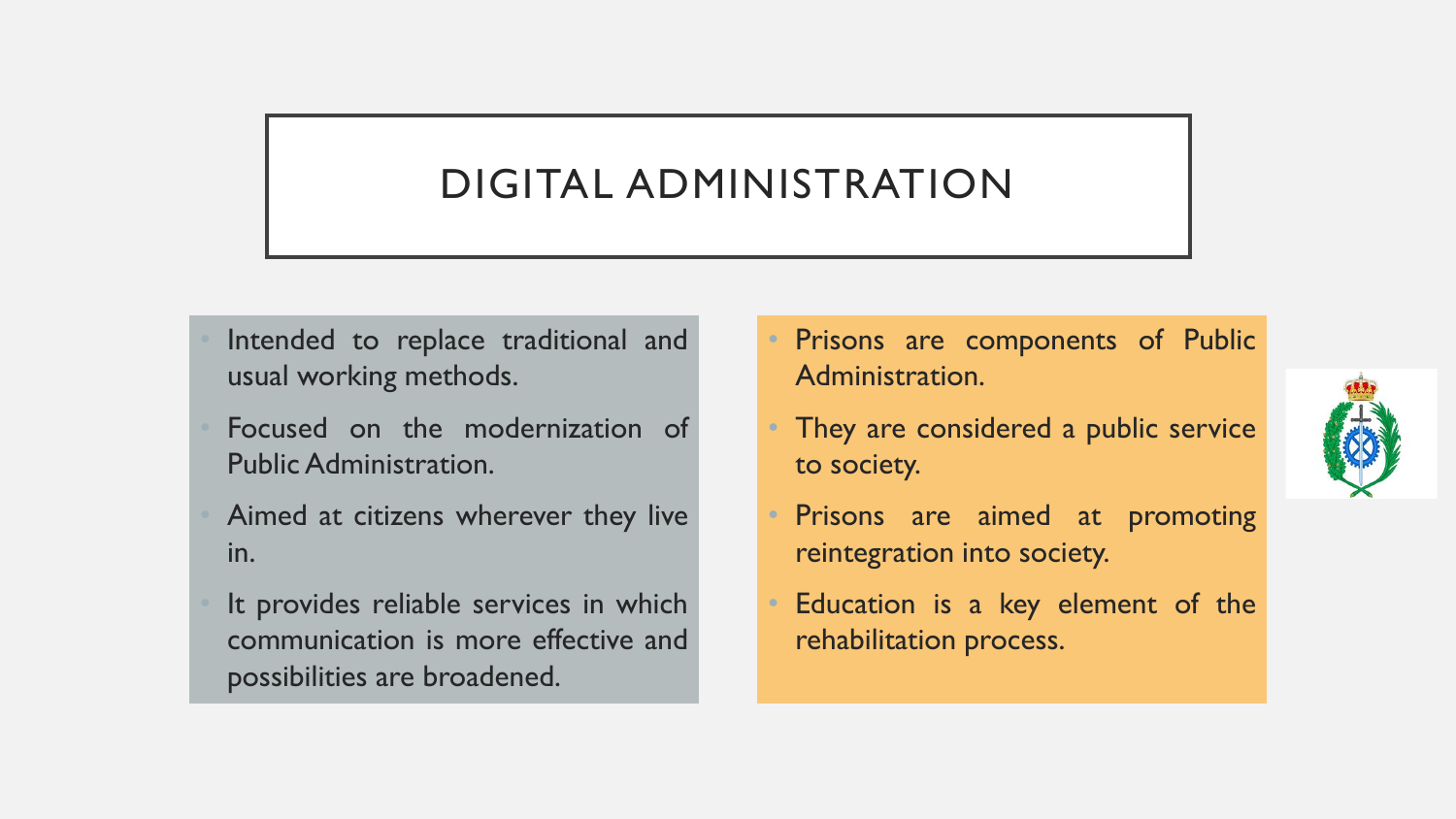

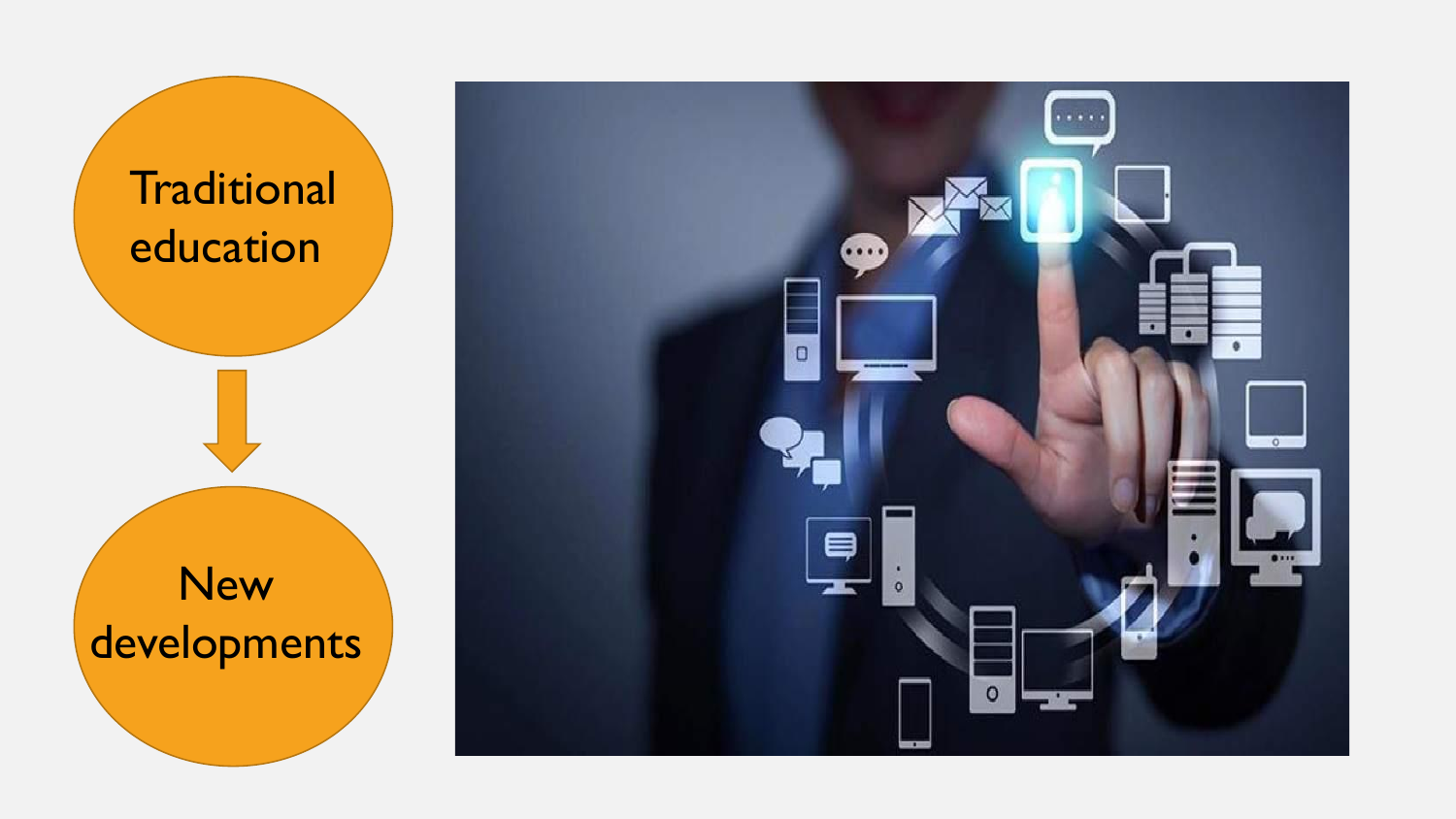# INNOVATIVE DEVELOPMENTS ON EDUCATION FROM A TECHNOLOGICAL STANDPOINT

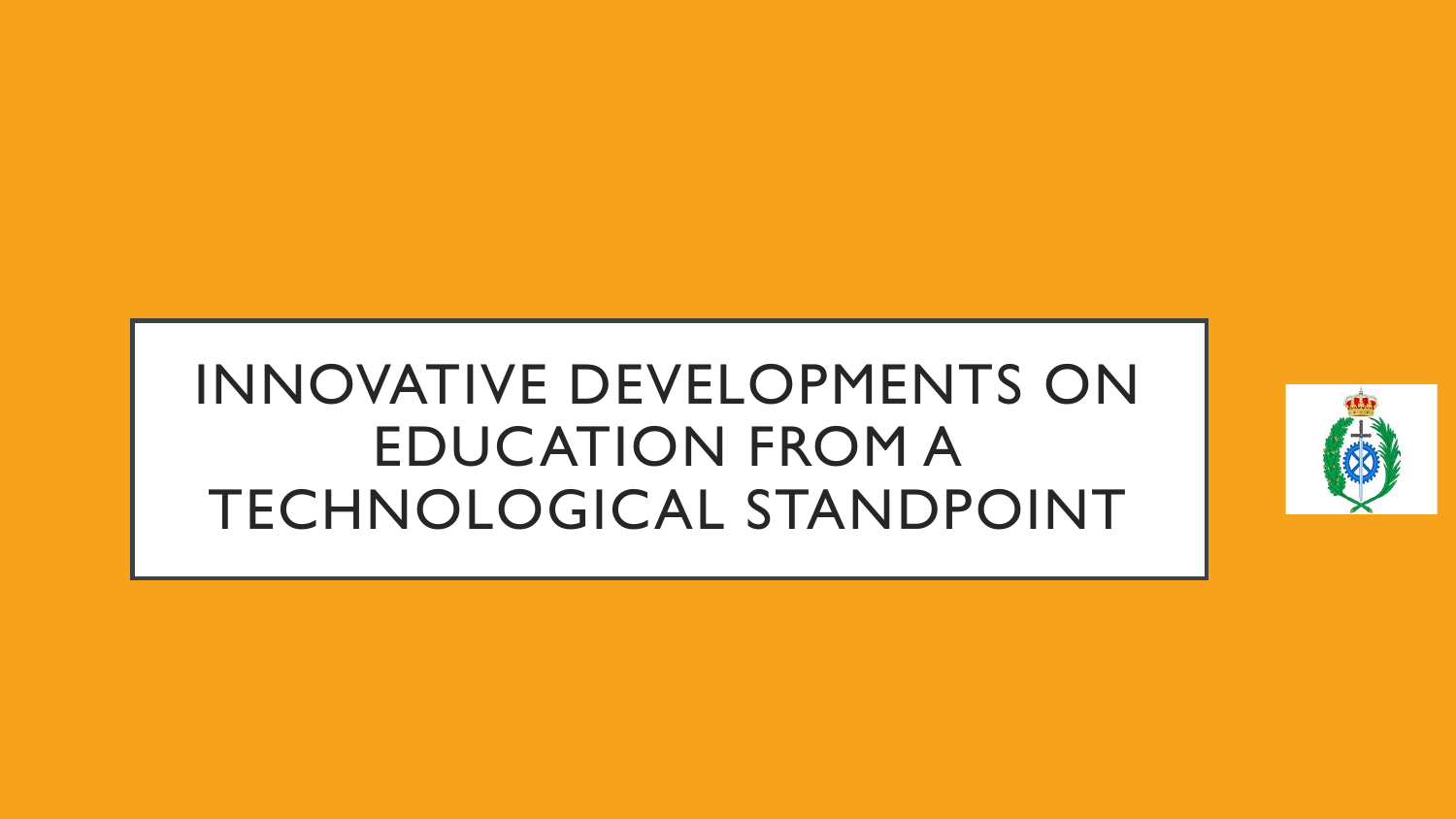### E-LEARNING PLATFORMS

- Available in most Spanish prisons under the control and monitoring of prison staff.
- They support and update traditional educational methodology.
- To obtain driving license inside prison (no practical part of the process).
- Driving education campaigns for sentenced for crimes against road safety.
- Psycho-educational programmes on the use of drugs.

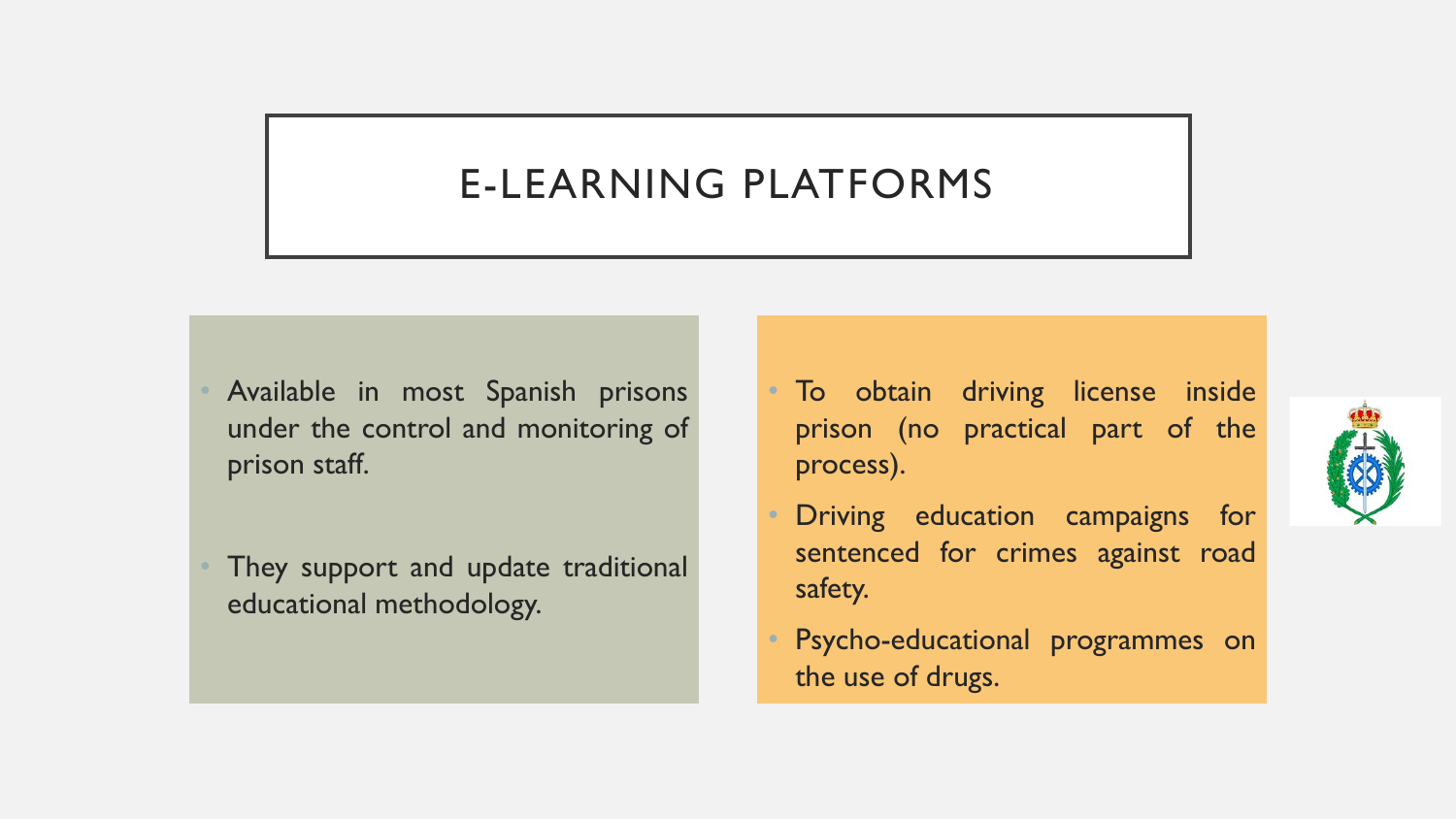### DRIVING EDUCATION CAMPAIGNS

• Campaigns delivered in most Spanish prisons and closely linked to the obtaining of driving license.

Also linked to healthy life campaigns on education for relapse prevention and prevention from further drug-addiction problems.

Use of specific software that keeps inmates motivated, by providing an alternative approach in line with modern technology.

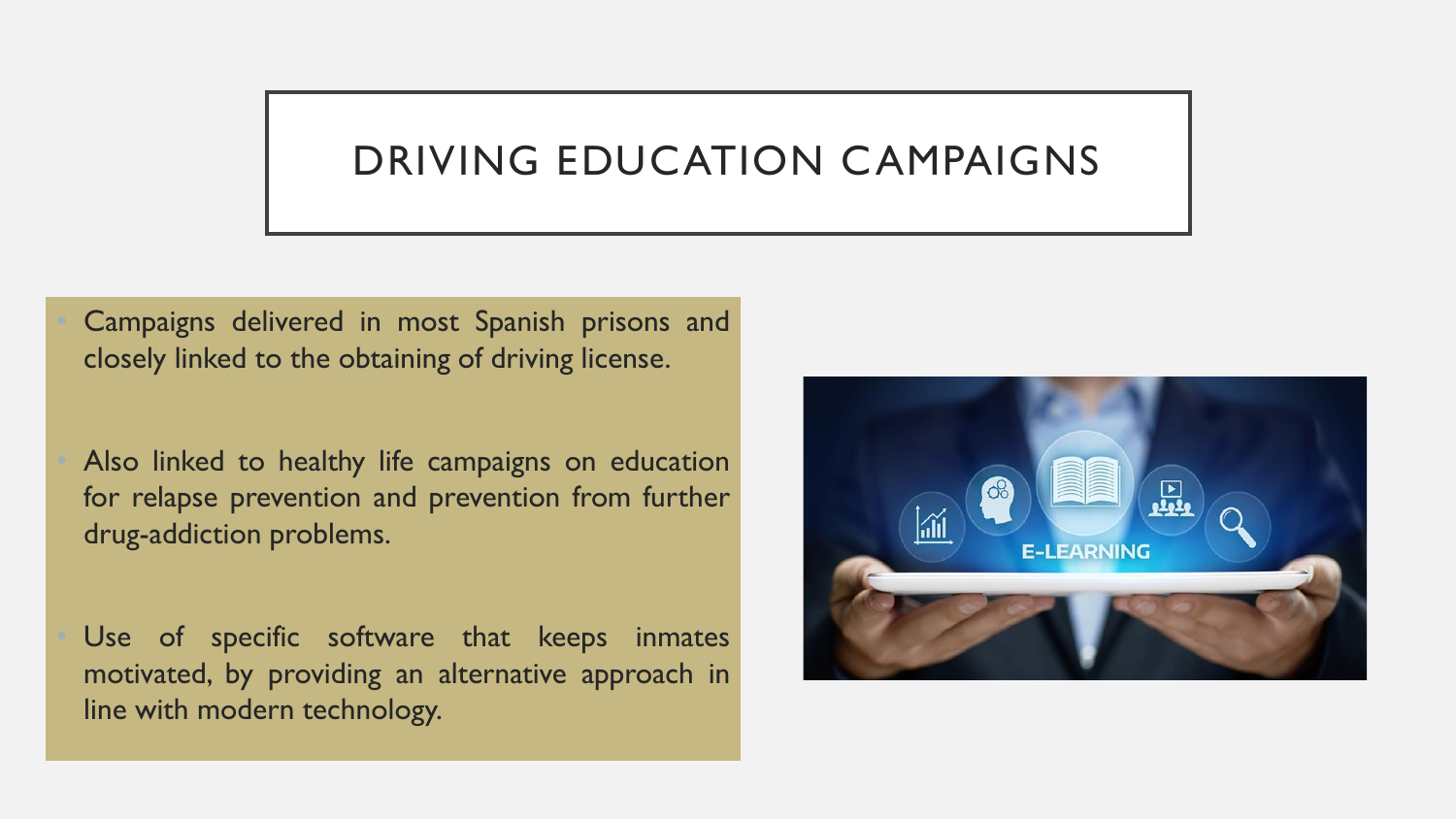### UNIVERSITY STUDIES

#### EXTERNAL PARTNERS

National University of Distance Education



#### SOFTWARE PLATFORM "ALF"

- Connection to university intranet.
- Access to full bibliography online.
- Forums and chats not allowed.
- Delivered originally to university studies.

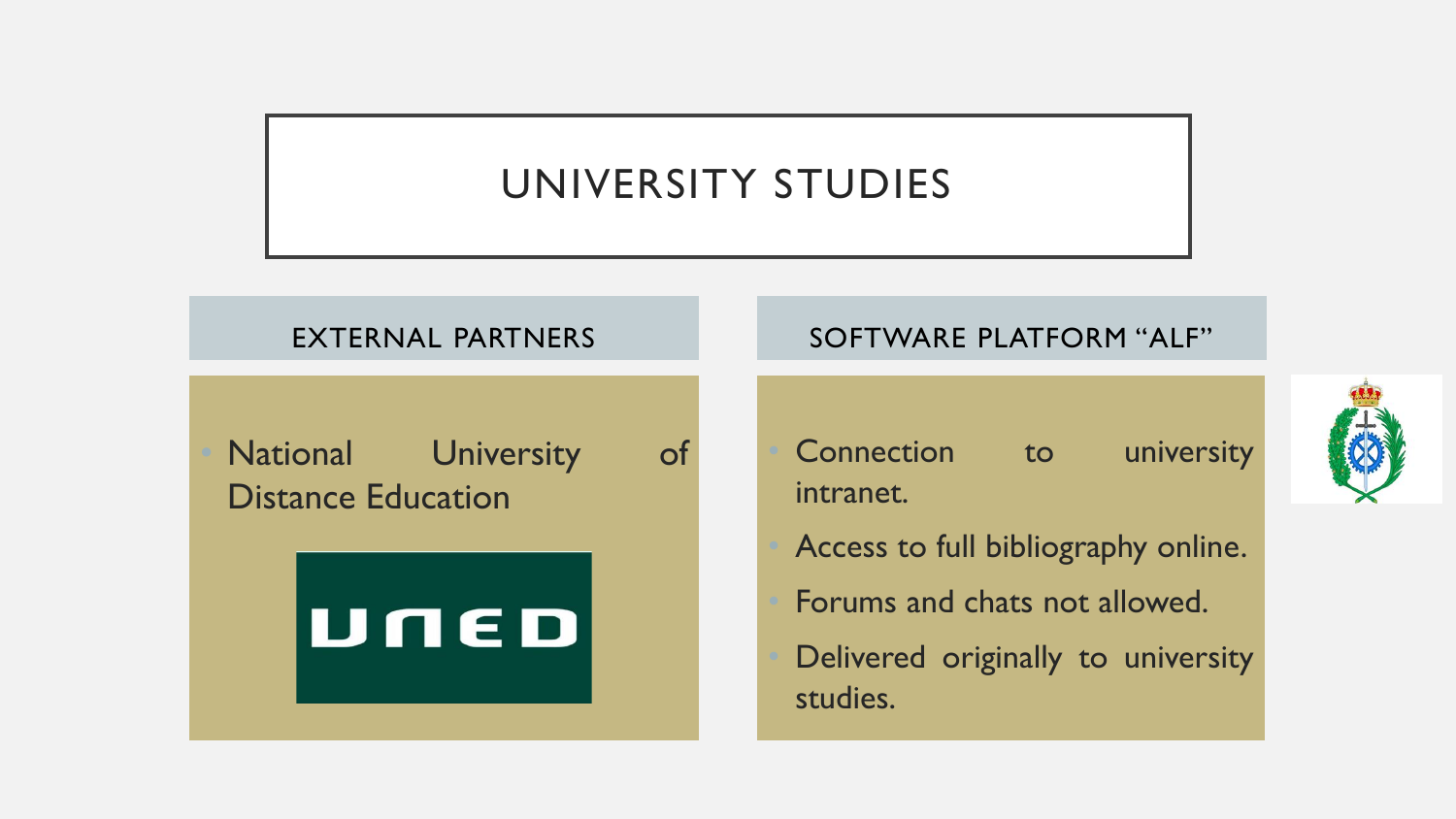#### SOFTWARE PLATFORM "ALF"

New approach that enriches university studies.

It broadens educational resources for inmates.

It takes university studies in prison closer to ordinary studies outside prison.

• Originally implemented in 17 prisons.

In 2015, it was extended to more prisons.

#### • Available in 30 prisons, at the moment.

Recentlly, it has been put in place not only for university studies, but also for oficial studies in some southern prisons.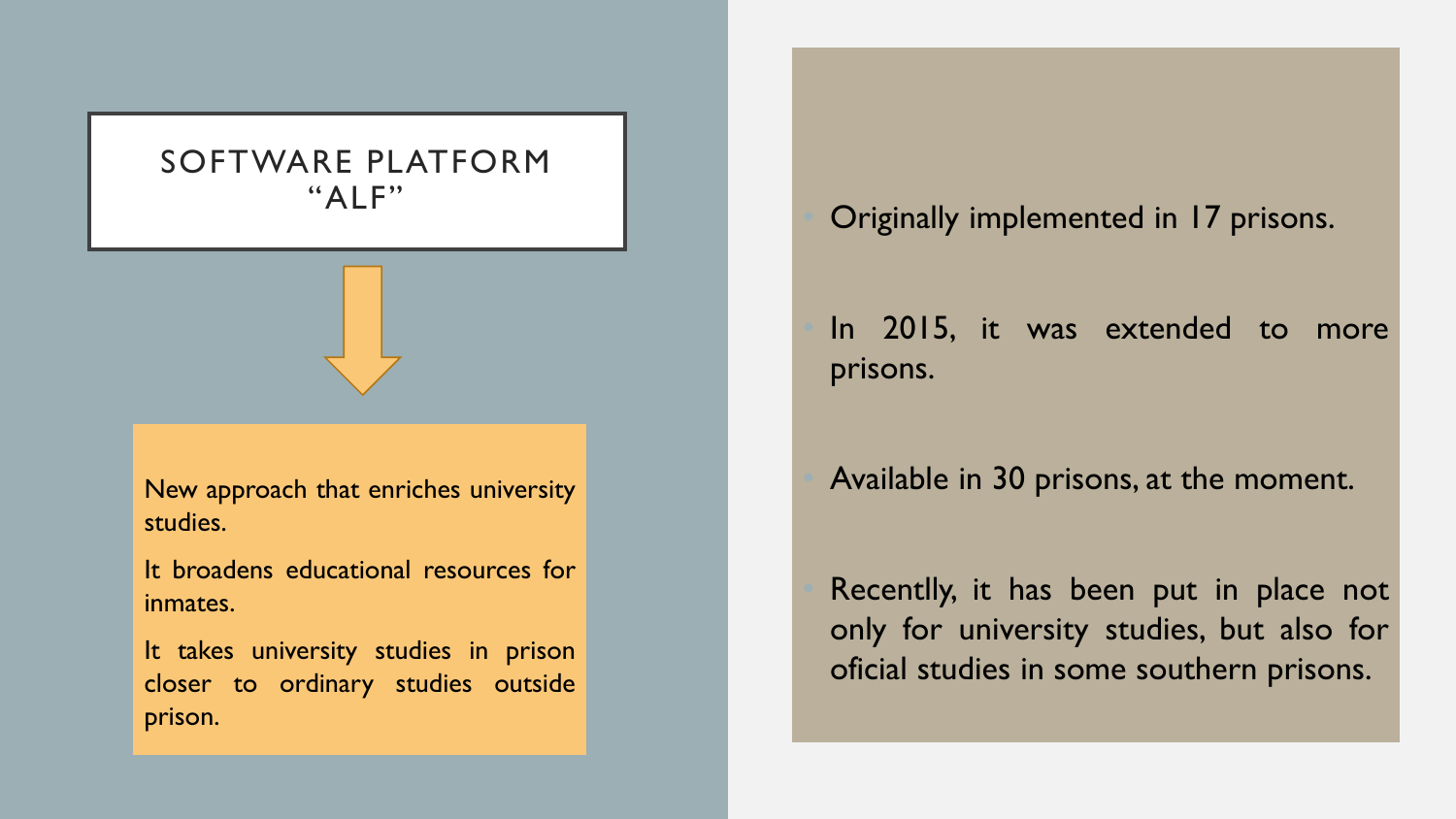### "MENTOR" CLASSROOM

- Available in some Spanish prisons to support oficial studies.
- Fully supported by the Ministry of Education and Professional Training.
- No need for inmates to be registered at university studies.
- It is aimed at facilitating online education by providing computers, internet, software and diverse materials.
- An administrator/tutor is required.

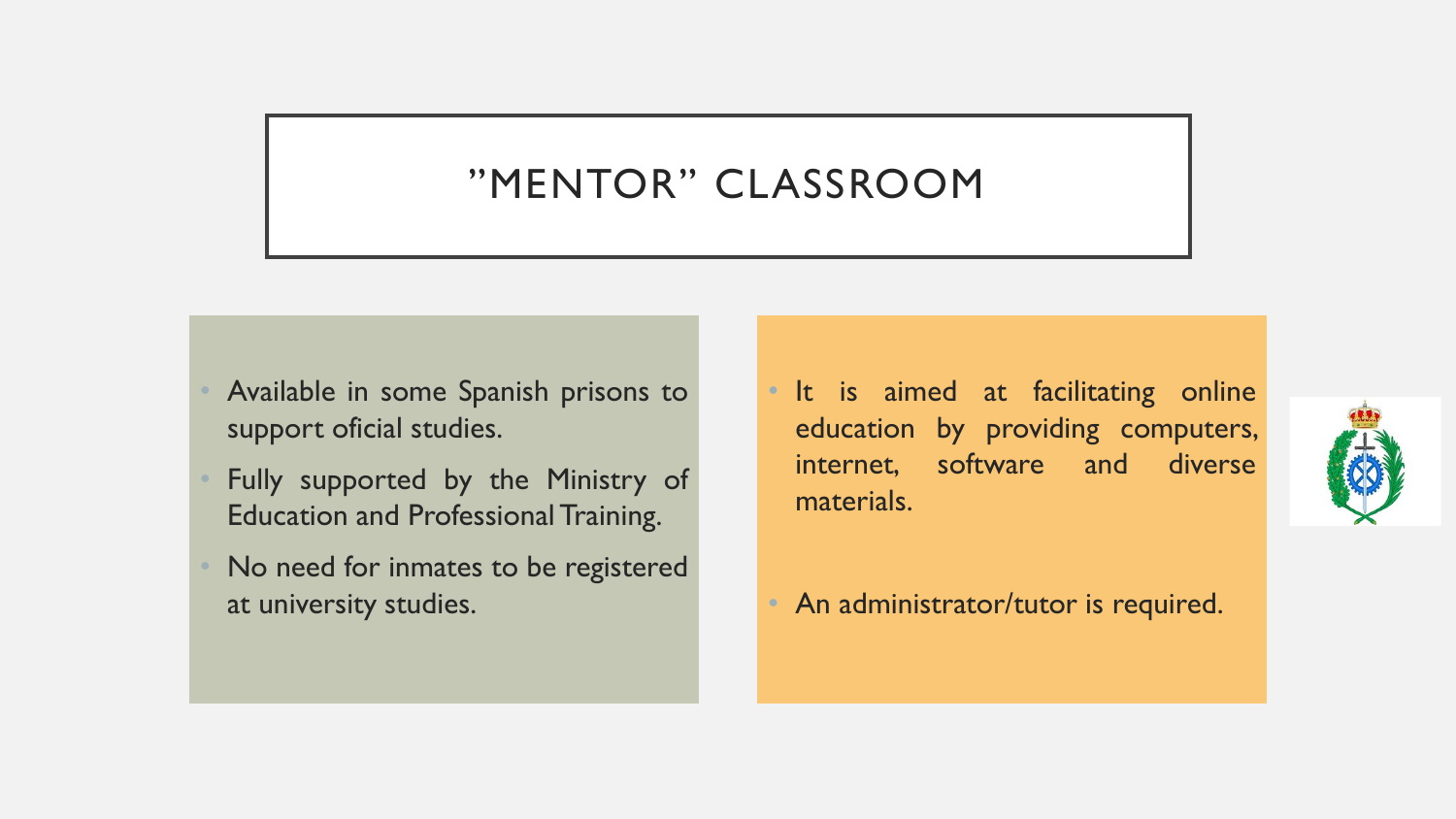#### "MENTOR" CLASSROOM

It is aimed at inmates who wish to update from an educational standpoint, regardless of their level of qualification or profesional degree.

- It allows inmates to organise their educational agenda and pace of work.
- It matches individual needs, as the inmate is allowed to decide his/her goals.
- Technological issues and subjects to be studied are specifically supported by "Mentor Classroom".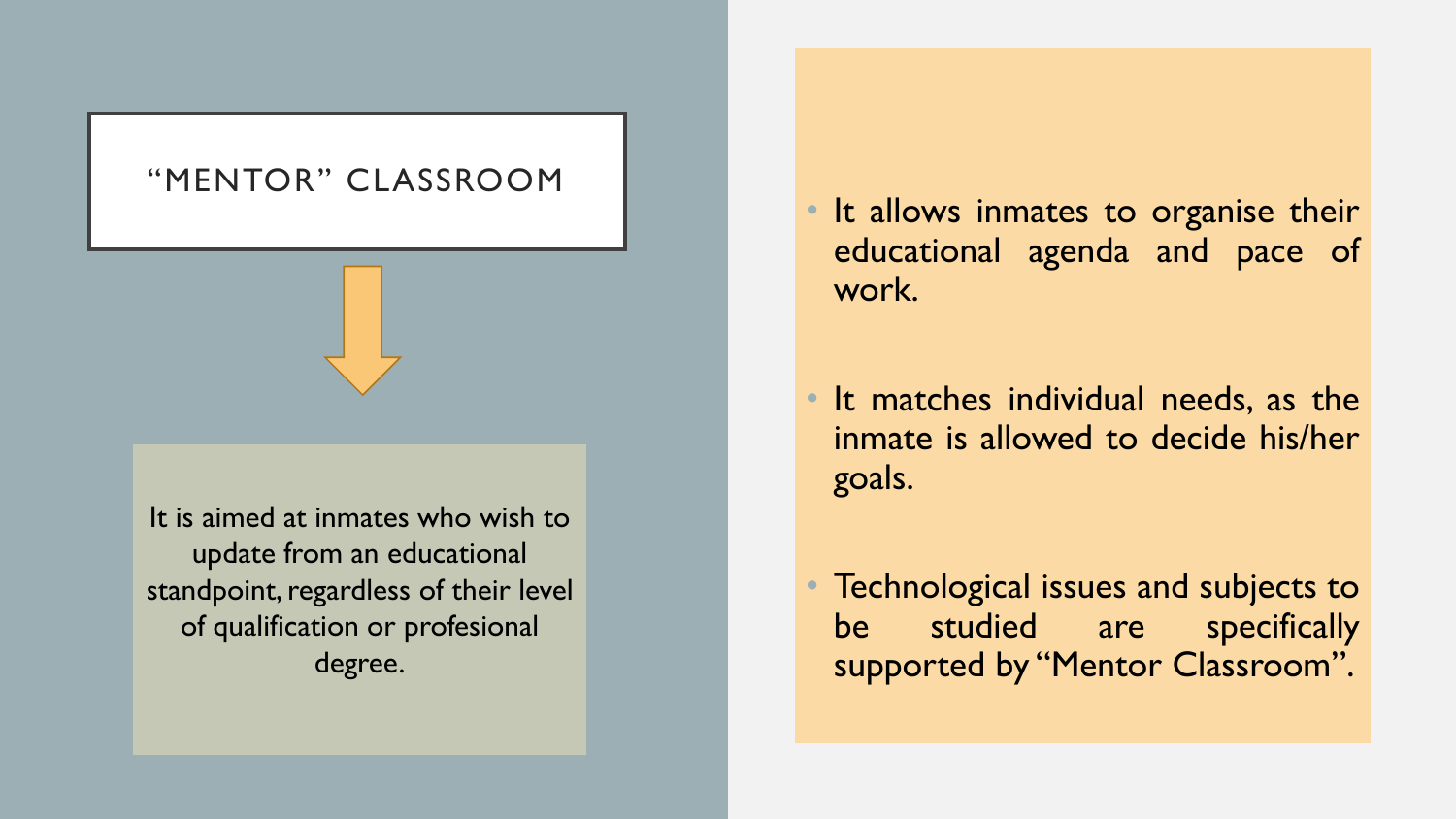PILOT PROGRAMME: ONLINE CONNECTION WITH INTRANET EDUCATIONAL PLATFORMS FOR OFFICIAL STUDIES



- Each Spanish region has its own competences in educational issues. Thus, for such purpose, each prison depends on regional educational services concerning contents and methodology.
- This pilot programme intends to provide online connection with educational resources available for students outside prison, in the scope of each regional administration.
- It is aimed at official education (no university studies).
- Implemented in a few prisons so far with excellent results.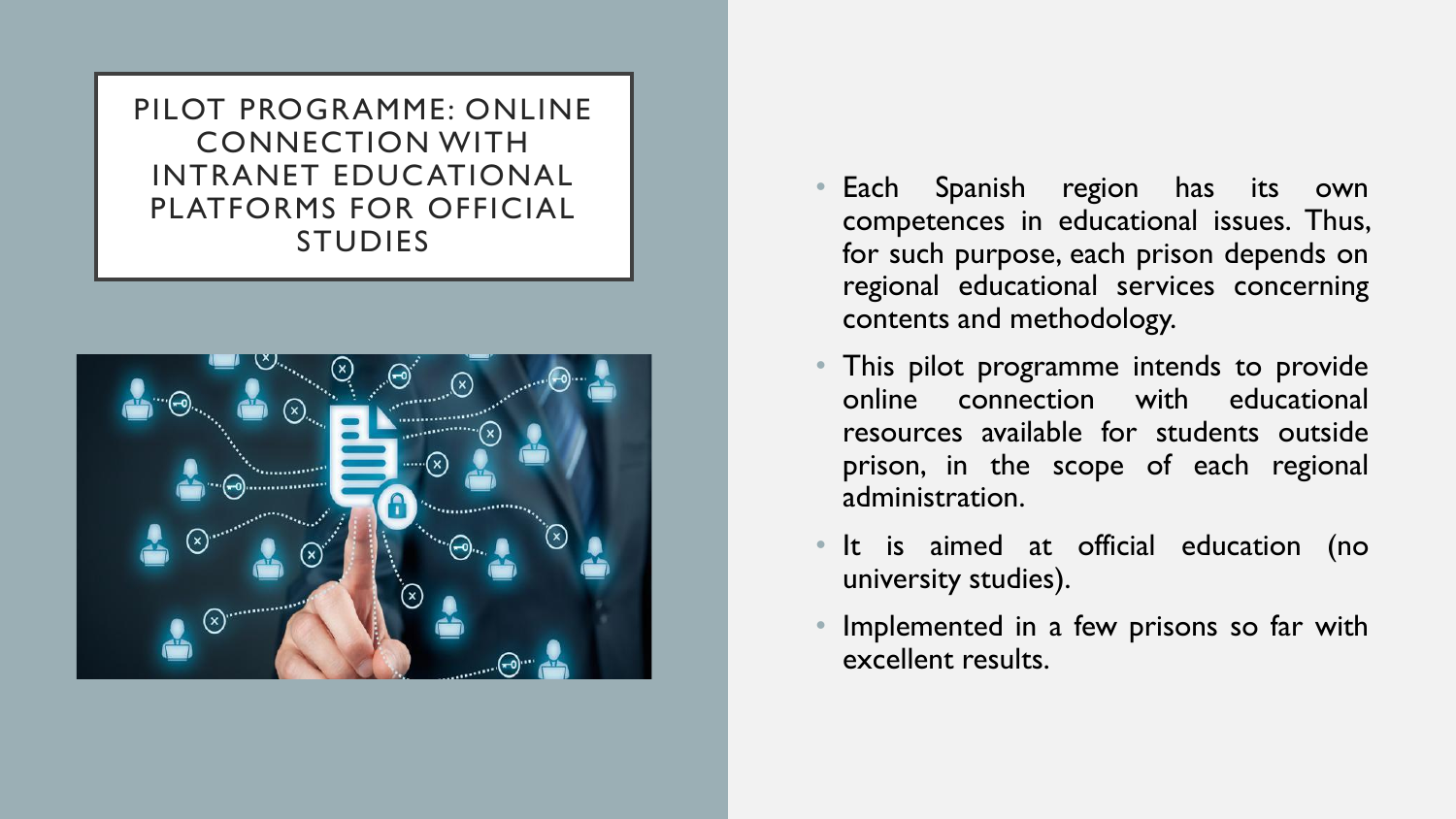## KEY POINTS

- Covid19 situation has shown how relevant technological developments are, in order to overcome traditional educational practices.
- Digital administration needs to be extended to the prison context.
- Prison should not be excluded from digital and technological developments, as they offer a secure and structured setting.
- Education in prison, as it is now understood in modern countries, needs to incoporate innovations compatible with security.

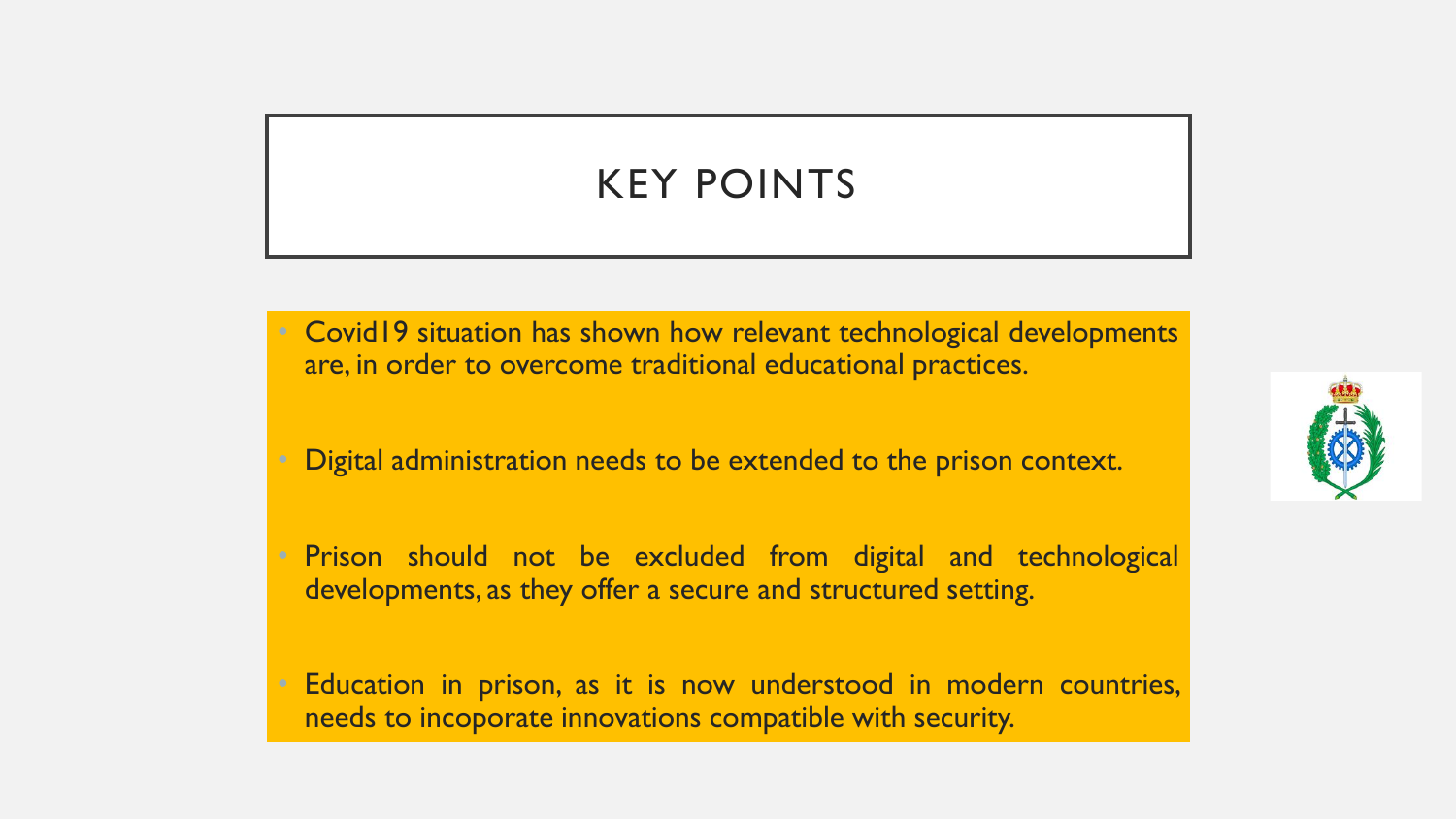### A STEP FORWARD



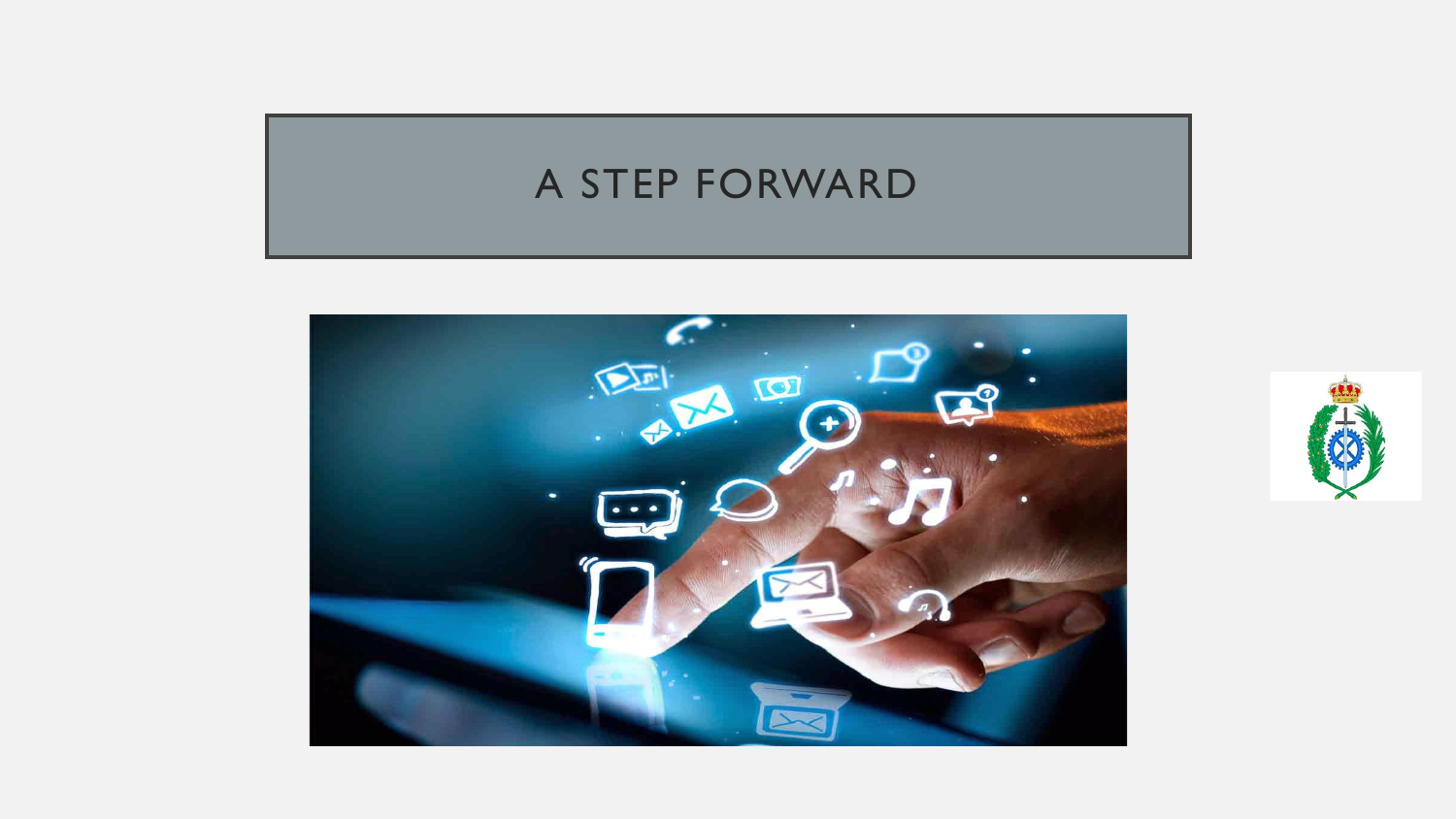### MAIN CONCLUSIONS

New developments in the prison context, are enhancing and broadening educational possibilities for inmates.

Such technological developments, focused originally in security issues, have also proved their effectiveness when implemented on educational issues.

Both university studies and official studies have benefited from these practices.

No threats to security have been reported so far.

These developments are promoting chances for further re-integration into society, as they improve personal skills on the whole.